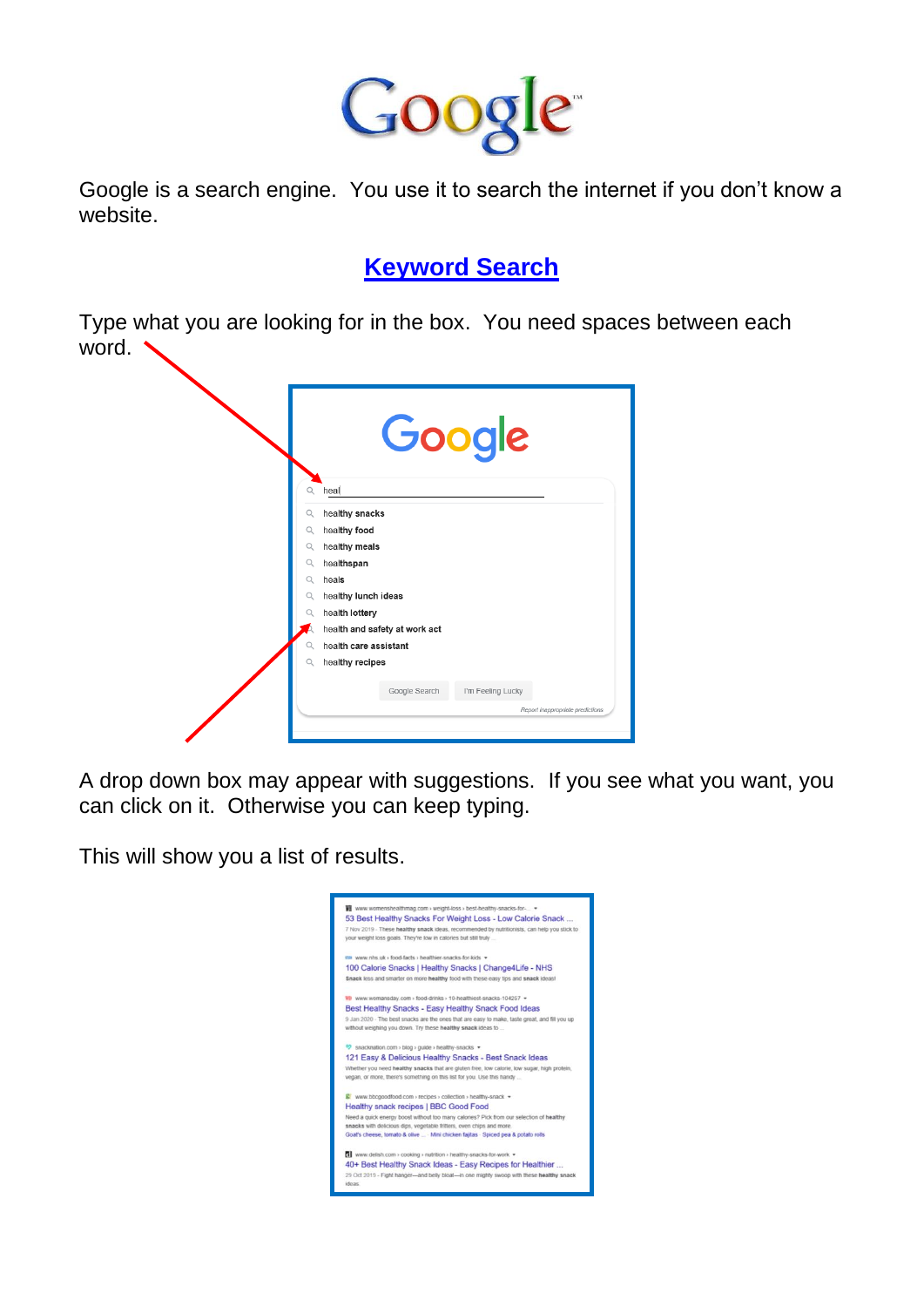## Each result shows:

|                               |  | The web address - www.nhs.uk > food-facts > healthier-snacks-for-kids $\star$                   |
|-------------------------------|--|-------------------------------------------------------------------------------------------------|
|                               |  |                                                                                                 |
| The link                      |  | - 100 Calorie Snacks   Healthy Snacks   Change4Life - NHS                                       |
| The information $\rightarrow$ |  | $\rightarrow$ Snack less and smarter on more healthy food with these easy tips and snack ideas! |
|                               |  |                                                                                                 |

Left click the link to go to the web page you want.

## **Search Criteria**

You can narrow down your search by changing the Search Criteria:

To look for a picture, you need to first click on Images at the top of the Google screen.

|         | healthy snacks |                    |                  |        |        |          |       |
|---------|----------------|--------------------|------------------|--------|--------|----------|-------|
| $Q$ All | $\Box$ Images  | $\oslash$ Shopping | $\boxdot$ Videos | 国 News | : More | Settings | Tools |

The results page will show pictures/ images and give the opportunity to narrow your search down further.



Click on the picture you like if you want to see the website it comes from.